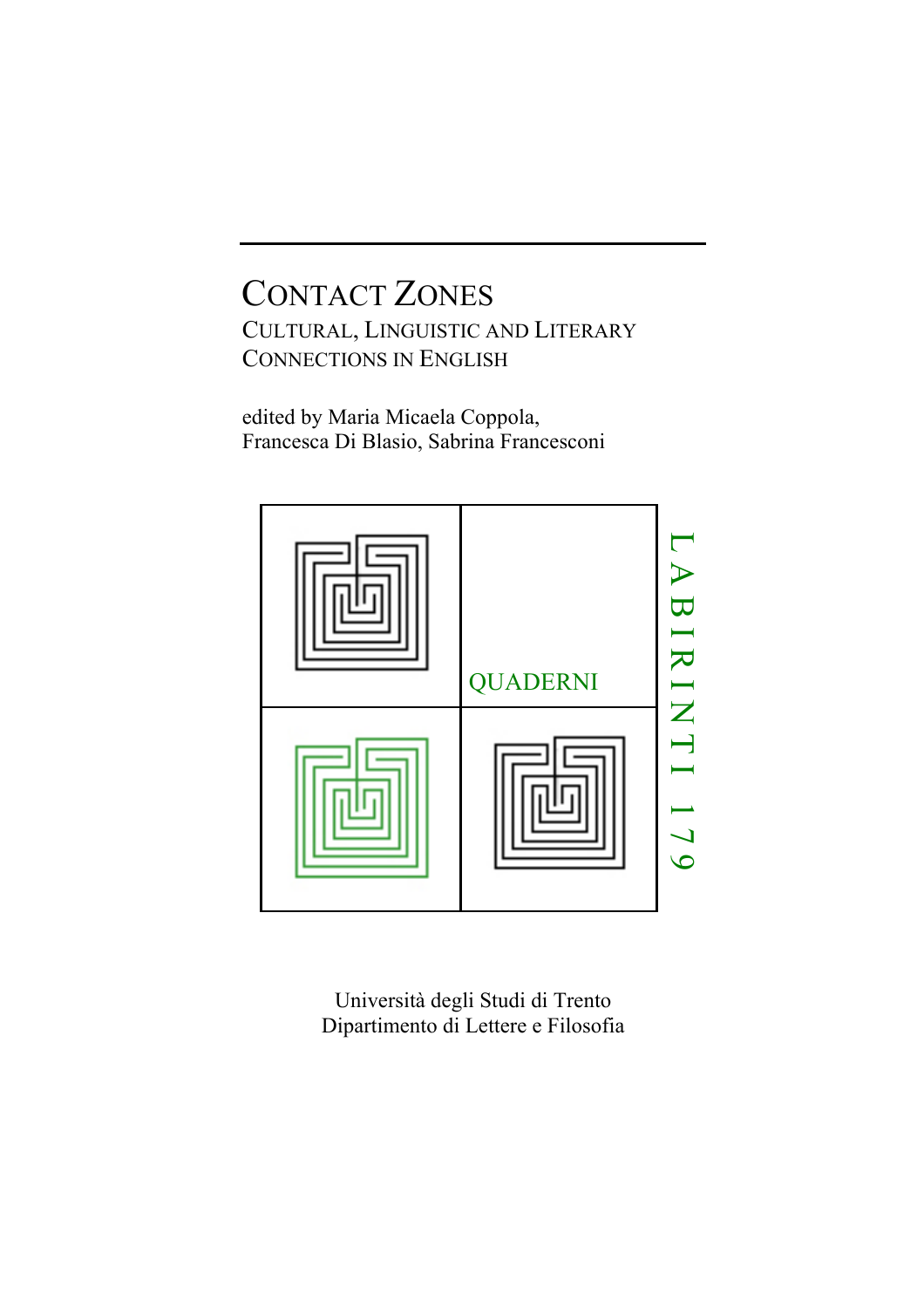Labirinti 179



UNIVERSITÀ DEGLI STUDI DI TRENTO Dipartimento di Lettere e Filosofia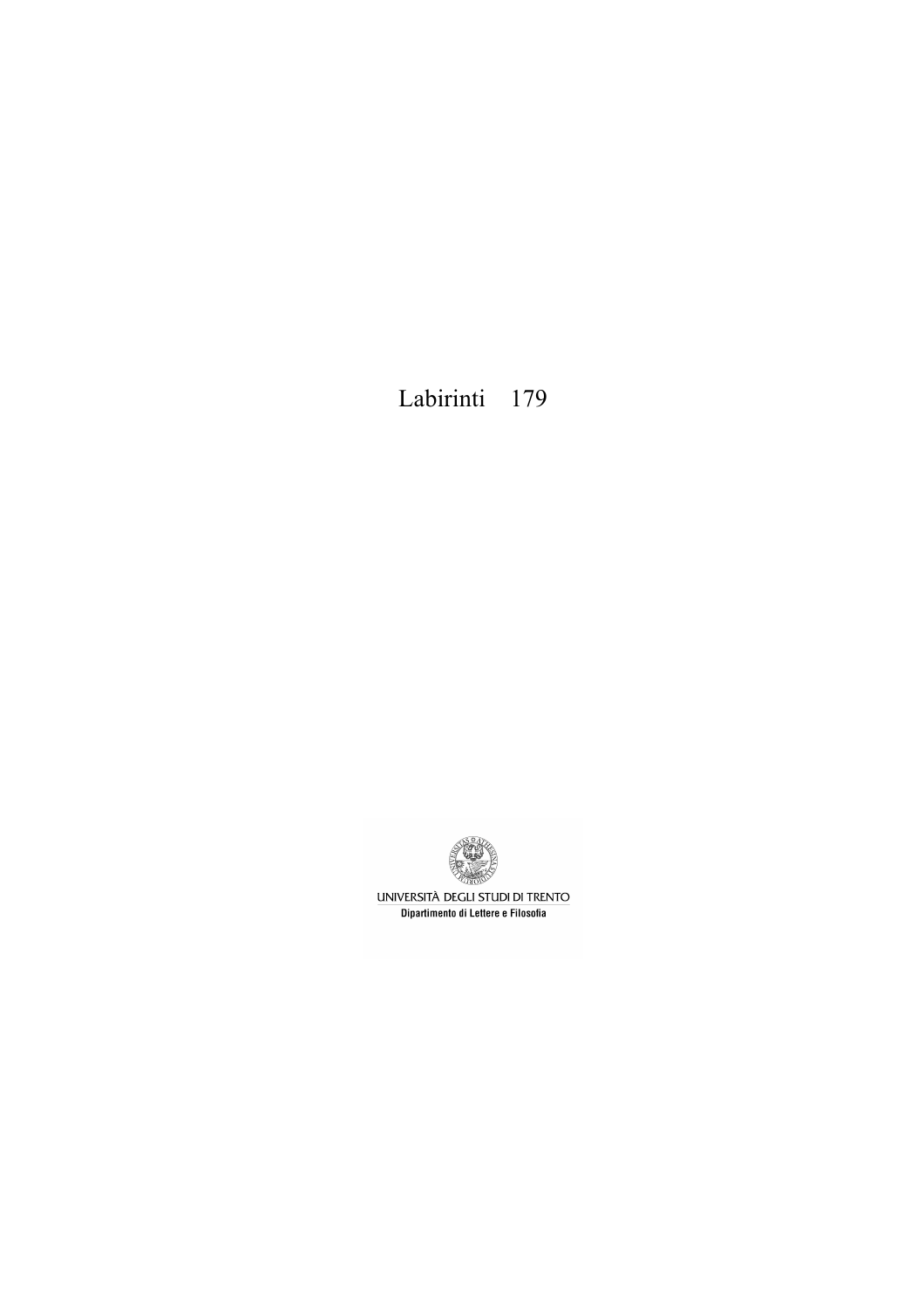### COMITATO SCIENTIFICO

Andrea Comboni (coordinatore) *Università degli Studi di Trento* Francesca Di Blasio *Università degli Studi di Trento* Jean-Paul Dufiet *Università degli Studi di Trento* Caterina Mordeglia *Università degli Studi di Trento*

Il presente volume è stato sottoposto a procedimento di *peer review.*

Collana Labirinti n. 179 Direttore: Andrea Comboni © Università degli Studi di Trento-Dipartimento di Lettere e Filosofia Via Tommaso Gar 14 - 38122 TRENTO Tel. 0461-281722 - Fax 0461 281751 http://www.unitn.it/154/collana-labirinti e-mail: editoria@lett.unitn.it

ISBN 978-88-8443-852-2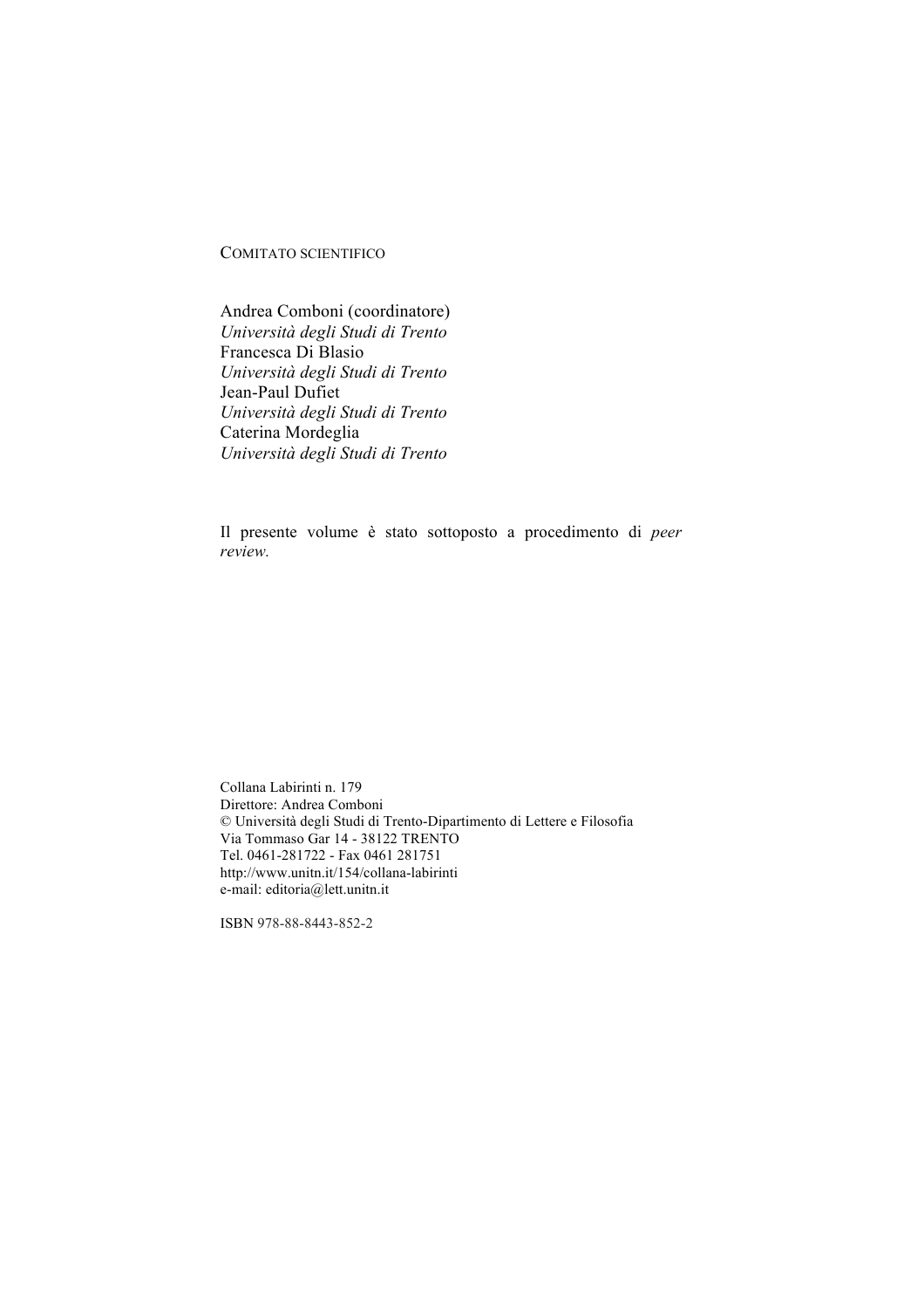# CONTACT ZONES:

# CULTURAL, LINGUISTIC AND LITERARY CONNECTIONS IN ENGLISH

edited by

Maria Micaela Coppola, Francesca Di Blasio, Sabrina Francesconi

> Università degli Studi di Trento Dipartimento di Lettere e Filosofia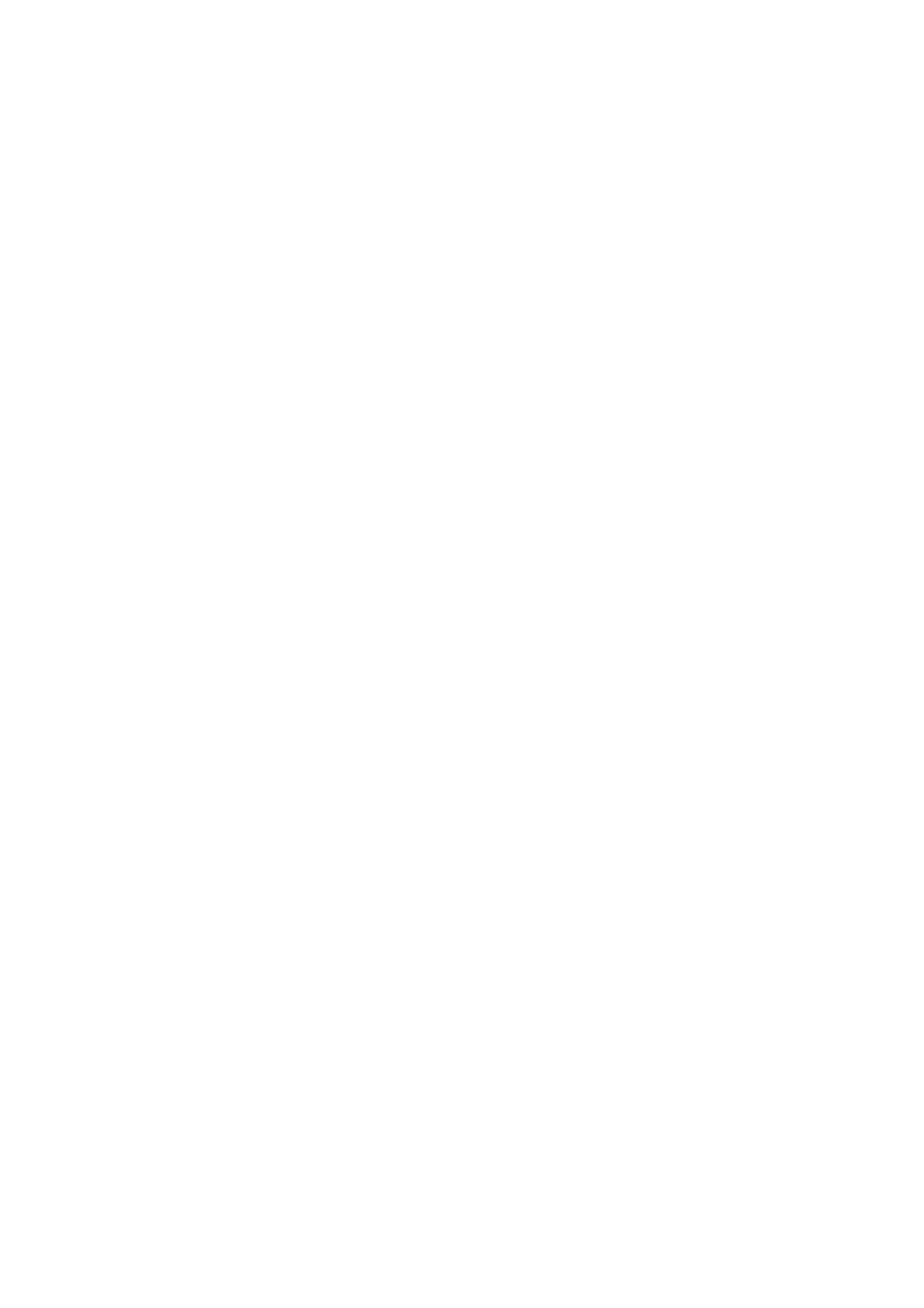## TABLE OF CONTENTS

| MARIA MICAELA COPPOLA, FRANCESCA DI BLASIO,<br>SABRINA FRANCESCONI, Introduction                                                      | $\tau$ |
|---------------------------------------------------------------------------------------------------------------------------------------|--------|
| CARLA LOCATELLI, Un ricordo di Alessandro Serpieri                                                                                    | 15     |
| CARLA LOCATELLI, The (Non)Places of World<br>Empathy: Are They Literary Contact Zones?                                                | 19     |
| STEFANO EVANGELISTA, Classical Fragments: The<br>Geopolites of Desire and Deracination<br>in<br>Nineteenth-Century English Literature | 39     |
| GLORIA CAPPELLI, Pragmatic and Lexical Skills of<br>Learners with Dyslexia and EFL Learning                                           | 55     |
| SILVIA ANTOSA, Embodiments, Disorientations and<br>Misalignments: Jackie Kay's Trumpet                                                | 75     |
| ELEONORA RAVIZZA, Repositioning the Self in the<br>Contact Zone: Derek Walcott's Omeros                                               | 89     |
| ELENA MANCA, Linguistic and Cultural Perceptions<br>of 'Space' in the Tourist Experience: A<br>Contrastive Analysis of a Contact Zone | 105    |
| MICHELE PERONI, History and Literature in the<br>Contact Zone. First World War Historical Novel<br>as a Space of Debate               | 129    |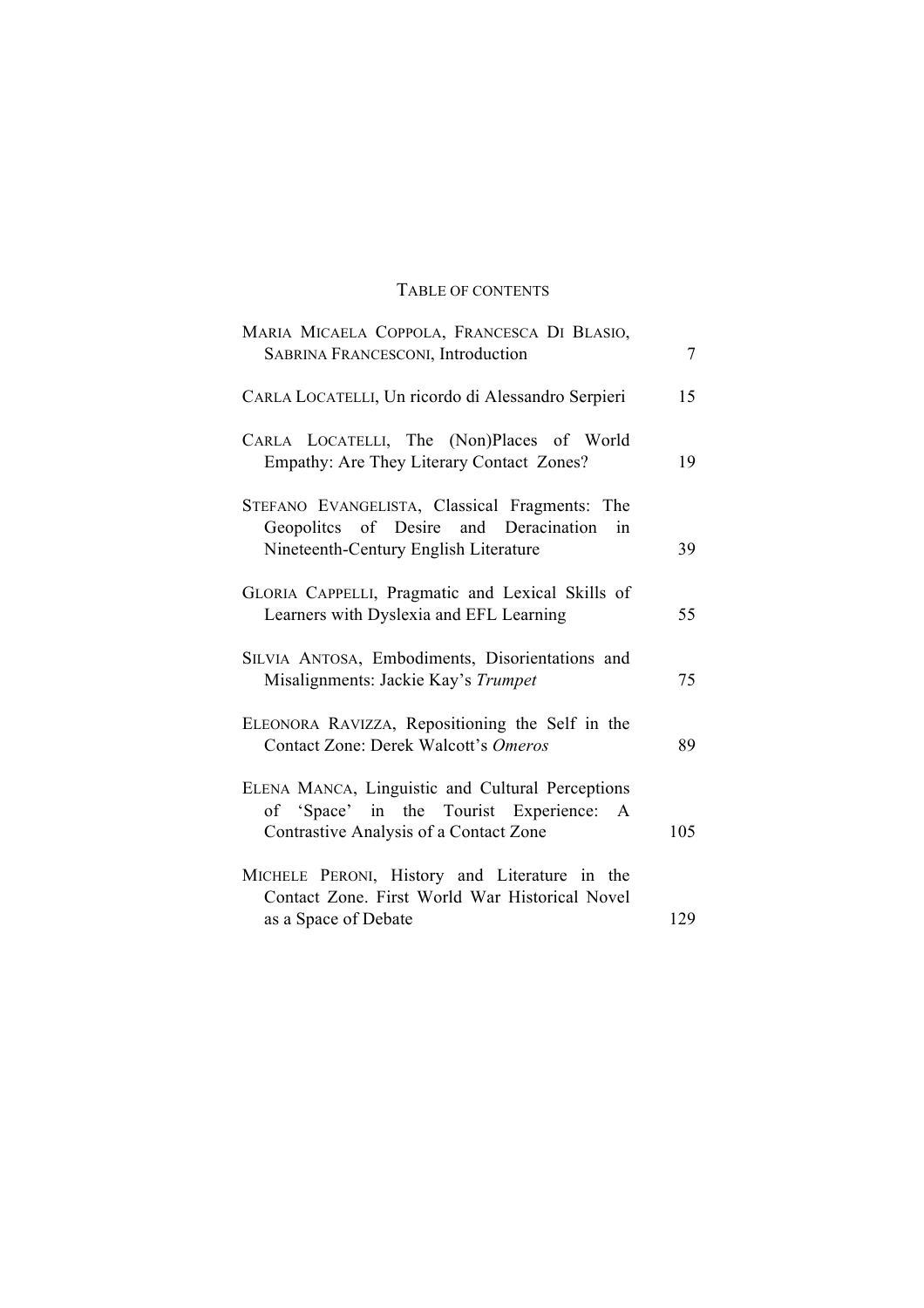| GIULIANA REGNOLI, Local and Global Ideologies in<br>Transient Contact Zones: Evidence from an Indian<br><b>Student Community</b>                                       | 143 |
|------------------------------------------------------------------------------------------------------------------------------------------------------------------------|-----|
| MARIACONCETTA COSTANTINI, Challenging Encounters:<br>The Cultural Presence of France in Victorian<br><b>Sensation Fiction</b>                                          | 163 |
| CHIARA POLLI, Of Multimodality and (White)Men:<br>Robert Crumb and the Contact Zones of Comics                                                                         | 181 |
| EMANUEL STELZER, Transformative Touches in<br>Tunis: Imaginary Contact Zones in Two Early<br>Modern English 'Turk' Plays                                               | 201 |
| CRISTINA GAMBERI, Colonialism and Resistance:<br>Problems of Perspectives in Doris Lessing's Auto-<br>biographical Writings                                            | 217 |
| CRISTINA PARAVANO, A Contact Zone in Seventeenth<br>Century England: The Case of Richard Brome's A<br>Jovial Crew                                                      | 239 |
| LORENA CARBONARA AND ANNARITA TARONNA,<br>English as a <i>Lingua Franca</i> in the Italian as a<br>Foreign Language Class: Issues of Self-Narration<br>and Reflexivity | 253 |
| GRETA PERLETTI, Fashionable Sensibilities, Female<br>Pathology and the Consumption of Novels: Jane<br>Austen's Women Readers in the Contact Zone                       | 289 |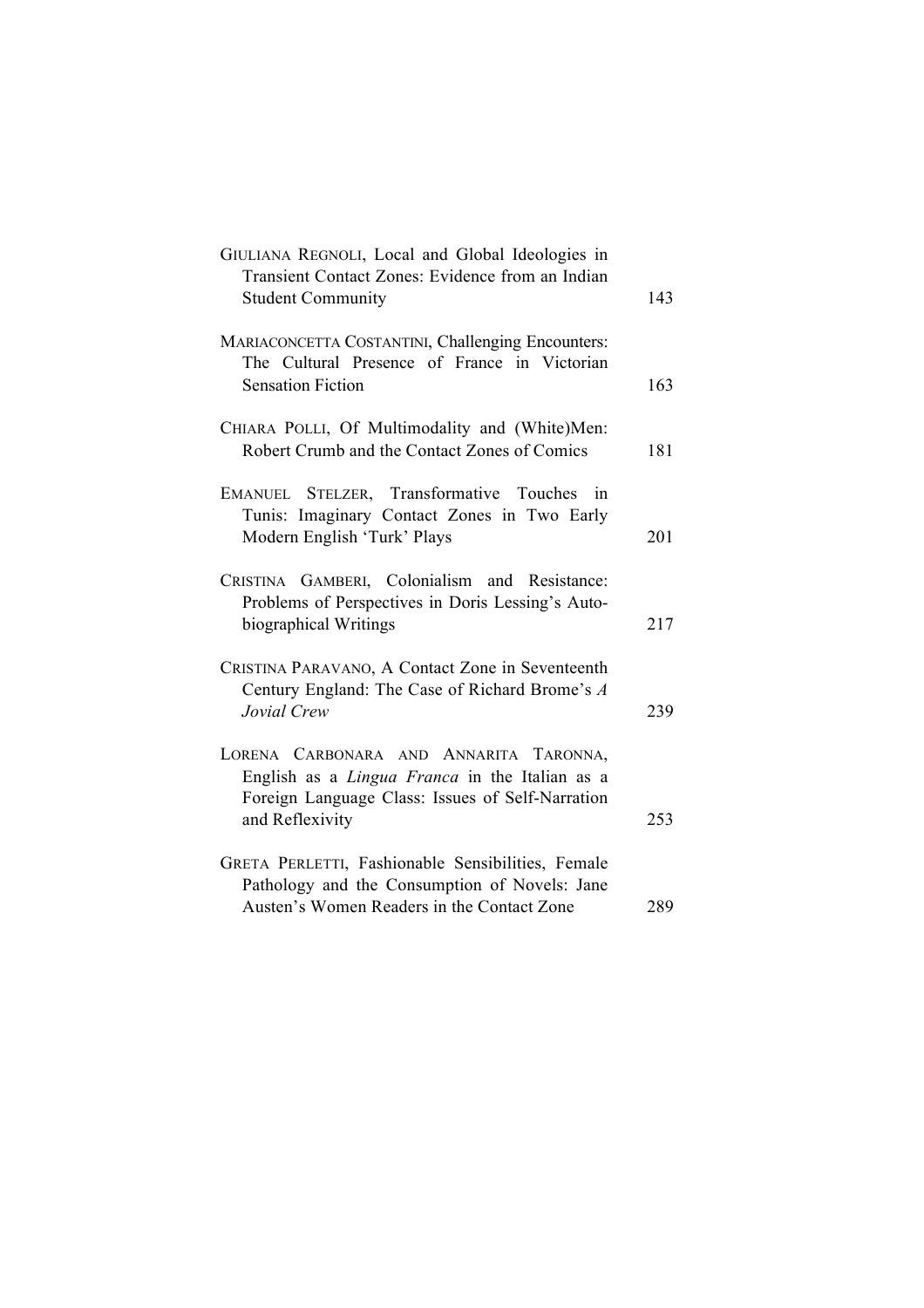#### EMANUEL STELZER

### TRANSFORMATIVE TOUCHES IN TUNIS: IMAGINARY CONTACT ZONES IN TWO EARLY MODERN ENGLISH 'TURK' PLAYS

### 1. *Contact Zones and Acts of Touching in the 'Turk' Plays*

The concept of the 'contact zone', first articulated by Mary Louise Pratt,<sup>1</sup> has not been extensively used in early modern literary studies.<sup>2</sup> This essay aims to test if the framework it provides can profitably cast a light on the representation of the multicultural life in Mediterranean cities as staged in early modern English 'Turk' plays. The definition of 'Turk' plays is still uncertain, but what has come to the fore in recent scholarship is that these plays, centred on the representation of Islam in the Ottoman Empire, constitute both a coherent and a very popular genre, one that evolved across decades. I will focus on two plays, Robert Daborne's tragedy *A Christian Turned Turk* (1609-1612) and Philip Massinger's tragicomedy *The Renegado* (1624). <sup>3</sup> The latter has been described as a rewriting of the former:<sup>4</sup> although they have different sources and narratives, they share key themes concerning the conversion of Christians to Islam. Both plays are set in Tunis, where «[a] confluence of all nations / Are met together» (*The Renegado* 1.2.111-112).

<sup>&</sup>lt;sup>1</sup> M.L. Pratt, *Arts of the Contact Zone*, «Profession», 91 (1991), pp. 33-40.<br><sup>2</sup> The only important exception is J.G. Singh (ed.), *A Companion to the Global Renaissance: English Literature and Culture in the Era of Expansion*,

Wiley Blackwell, Chichester 2009, cfr. the Introduction.<br><sup>3</sup> The editions used throughout the paper refer to, respectively, D. Vitkus, *Three Turk Plays from Early Modern England: Selimus, A Christian Turned Turk,* and *The Renegado*, Columbia University Press, New York 2000, and M. Neill (ed.), *The Renegado* by Philip Massinger, Methuen, London 2010. Quotations will be found parenthetically in the body of the text. 4 D. Vitkus, *Three Turk Plays*, p. 43.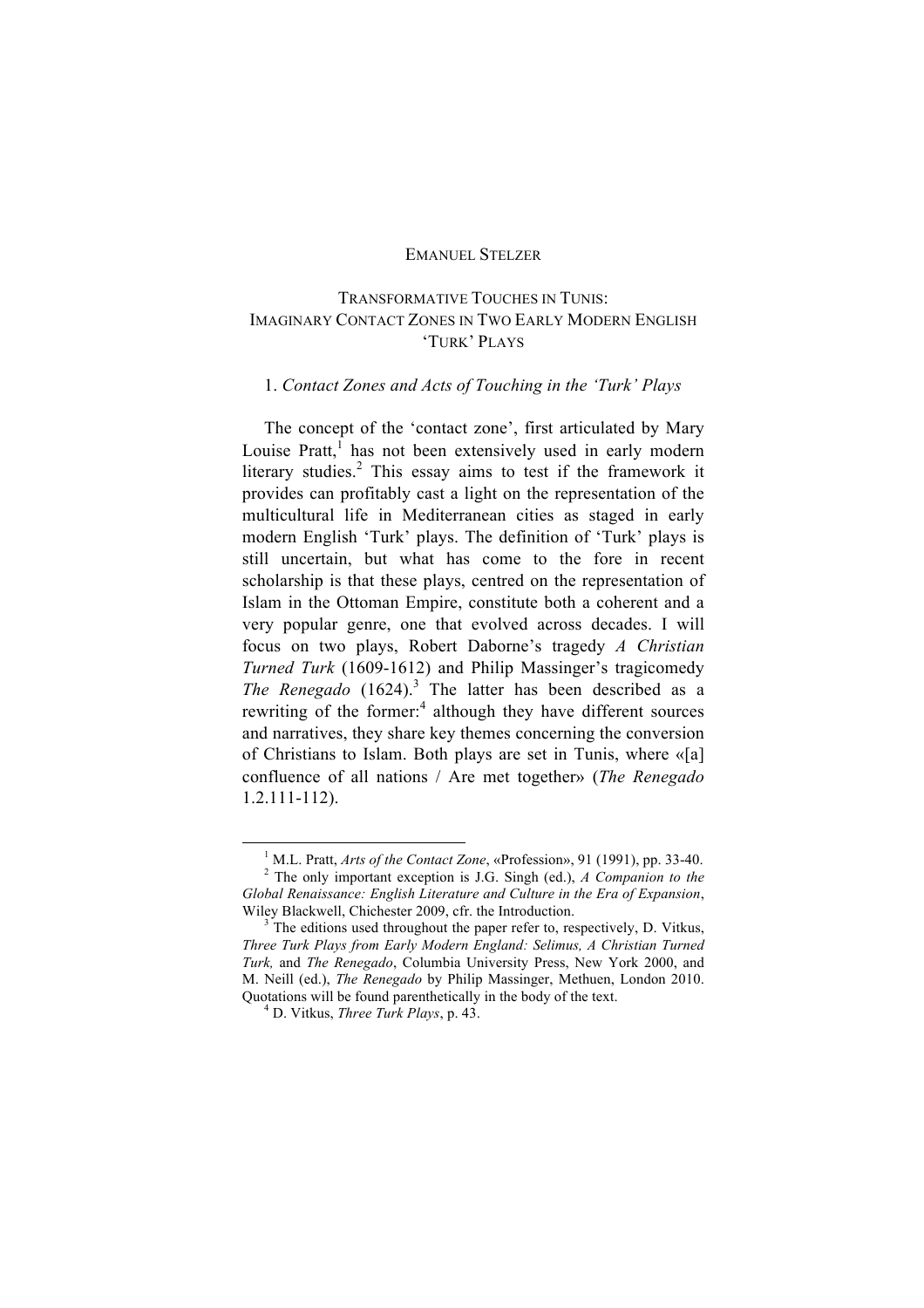These dramatic Tunises, peopled by Muslim, Jewish, Catholic, and Protestant characters, can be described as 'contact zones', provided one acknowledges that they are a Jacobean English construct. However, the foundational study on 'Turk' plays, Daniel Vitkus's *Turning Turk: English Theater and the Multicultural Mediterranean, 1570-1630* (2003), fittingly links these plays with Pratt's concept of the contact zone, but emphasises a crucial difference. The cultural history of the early modern Mediterranean is so ambivalent and overdetermined that:

The Mediterranean littoral formed an extensive network of 'contact zones', but not of the colonial variety described by Mary Louise Pratt [since it was a world] comprehended through residual history and contemporary cross-cultural encounters, not in terms of East-versus-West or colonizer-versus-colonized, but as a complex and unstable meeting ground for divergent cultural and religious groups.<sup>5</sup>

Of course, the English perception and representation of this network of cultural zones was in no way neutral and was fraught with appropriations, misperceptions, and stereotypes.

While detailed studies on the portrayal of Turks in early modern English drama have been flourishing, <sup>6</sup> this essay wishes to investigate the plays from a specific point of view, juxtaposing the literary representation of contact zones with insights drawn from historical phenomenology:<sup>7</sup> the term 'contact zone' can be connected with the sense of touch. The

 <sup>5</sup> D. Vitkus, *Turning Turk: English Theater and the Multicultural Mediterranean, 1570-1630*, Palgrave Macmillan, Basingstoke and New York 2003, pp. 7-8. See also B. Fuchs, *Mimesis and Empire: The New World, Islam, and European Identities*, Cambridge University Press, Cambridge 2001. <sup>6</sup> See, for example, *ibidem*; L. McJannet, *Early Modern English Drama* 

*and the Islamic World. Islam and English Drama: A Critical History*, «Early Theatre», 12 (2009), 2, pp. 183-193; R. Hertel, S.L. Müller, and S. Schülting (eds.), *Early Modern Encounters with the Islamic East: Performing Cultures*, Ashgate, Burlington and Farnham 2012. 7 See B.R. Smith, *The Key of Green: Passion and Perception in Renaissance* 

*Culture*, University of Chicago Press, Chicago and London 2009; Id., *Phenomenal Shakespeare*, Wiley Blackwell, Chichester 2010.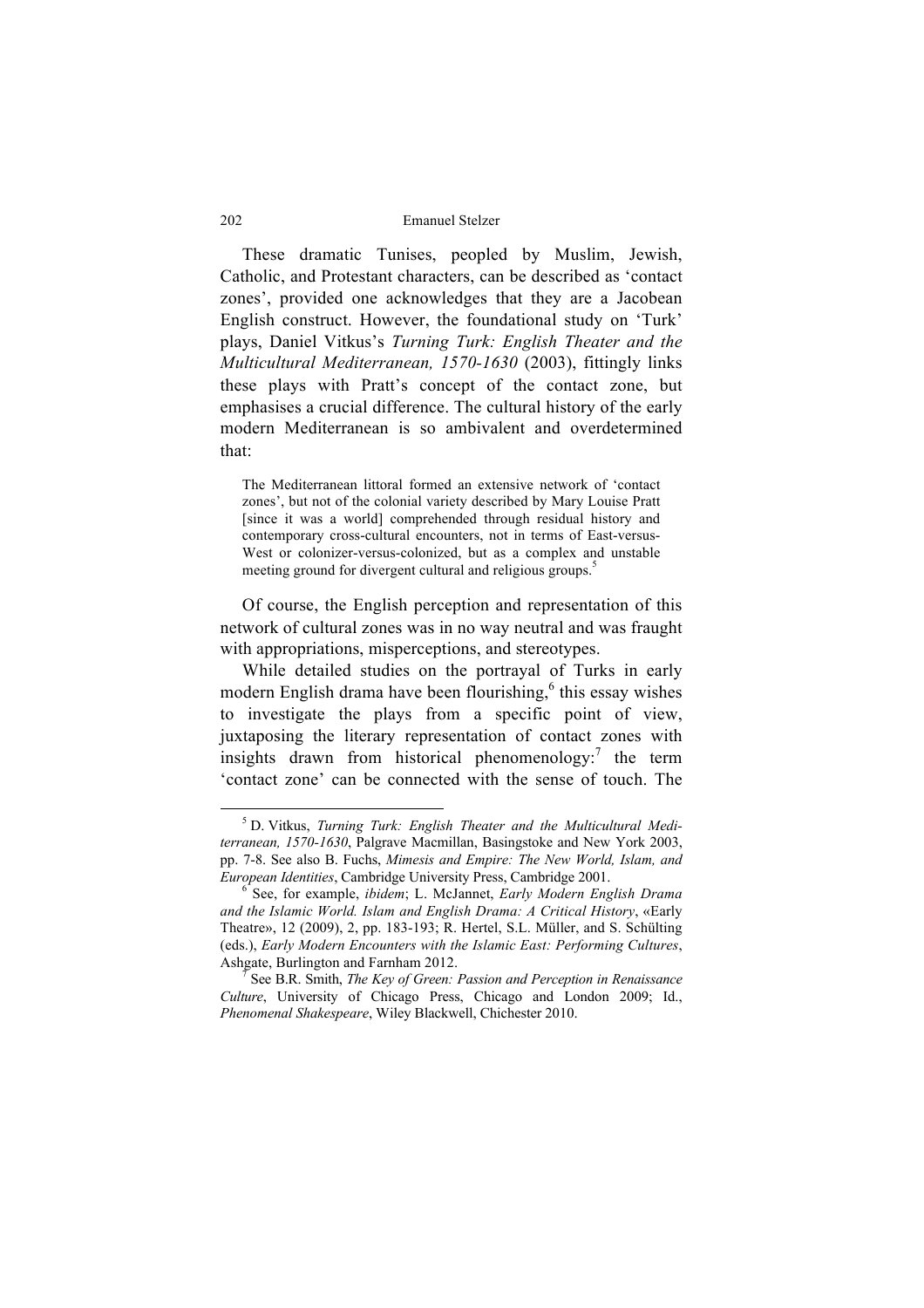sexual, mercantile, and ethno-religious exchanges involving acts of touching that are either staged or evoked in the plays can be explored through early modern perspectives on tactile experience.

In the Renaissance, touch was regarded as the most 'bodily' of the senses. <sup>8</sup> Because of its direct materiality, touch could most powerfully affect and transform the persons involved in the perceptual experience, because, following the predominant phenomenological discourse of humouralism, the body is marked by permeability and porosity. Pre-Cartesian passions crossed physiology and psychology: they were thought to «comprise  $[\dots]$  an ecology or a transaction».<sup>9</sup> It is common to note that touch was not generally considered one of the higher senses according to the Platonic hierarchy, but we should remember that, for many early modern individuals, the very sense of sight could have a tactile quality, since light was made up of physical matter: thus, «spectatorship was itself a form of bodily contact». <sup>10</sup> The tactile transaction could thus affect the other senses, as well, and this had important implications. «[P]roblems raised by touch epitomized the deepest and most productive ambivalences of the ages,  $11$  including the epistemic reliability of the senses, the distinction between body and soul, and the appropriate ways of divine worship.

The contact with the Other could activate cultural fears as well as desires, and produce knowledge. It may be not coincidental that the texts of the period dealing with this theme

 <sup>8</sup> See J. Moshenska, *Feeling Pleasures: The Sense of Touch in Renaissance England*, Oxford University Press, Oxford 2014; and also E.D. Hurley (ed.), *Sensible Flesh: On Touch in Early Modern Culture*, University of Pennsylvania Press, Philadelphia 2003.<br><sup>9</sup> M. Floyd-Wilson, G.K. Paster, and K. Rowe (eds.), *Reading the Early* 

*Modern Passions: Essays in the Cultural History of Emotion*, University of Pennsylvania Press, Philadelphia 2004, p. 18.<br><sup>10</sup> E.T. Lin, *Shakespeare and the Materiality of Performance*, Palgrave

Macmillan, Basingstoke and New York 2012, p. 57. <sup>11</sup> J. Moshenska, *Feeling Pleasures*, p. 3.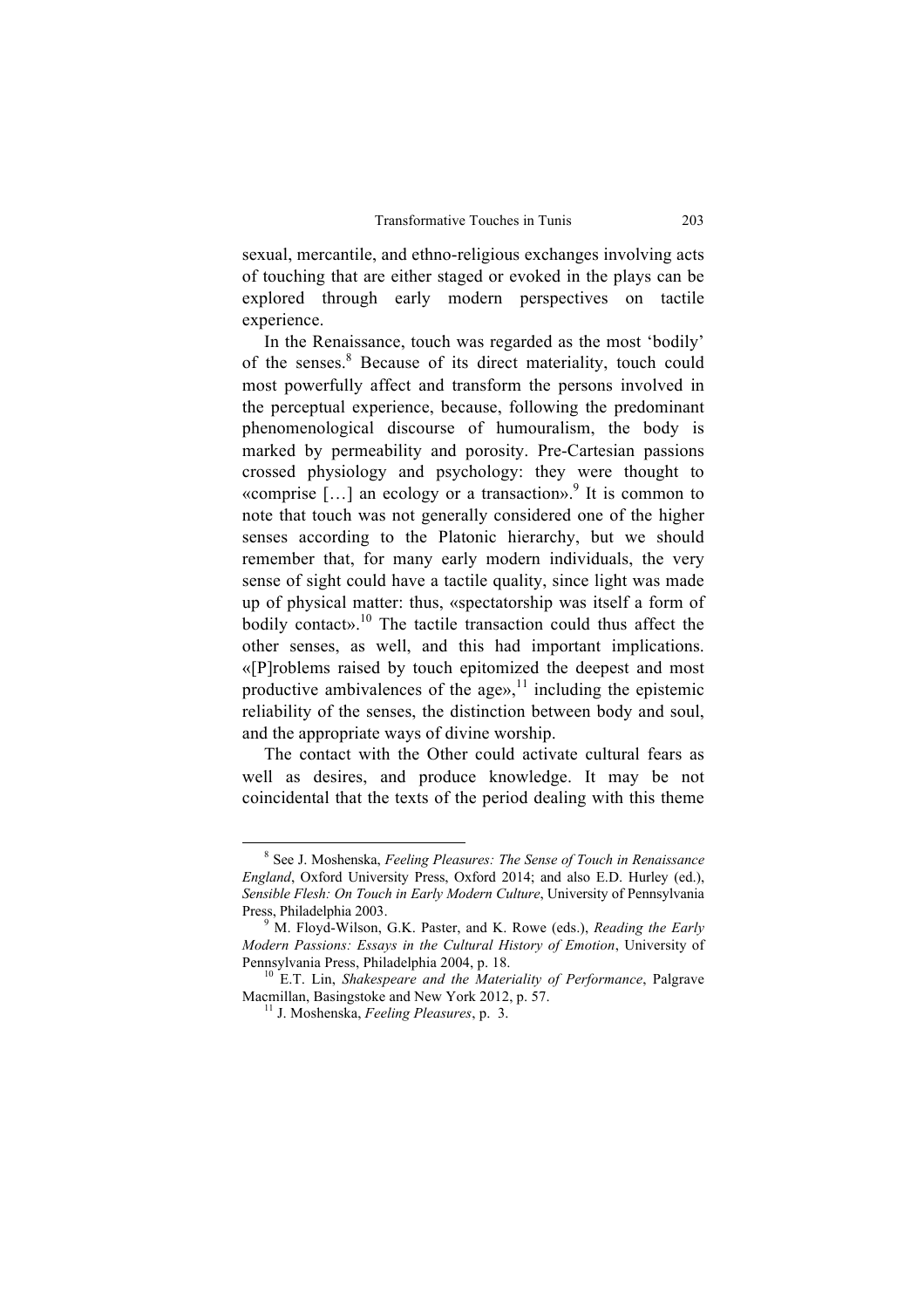are replete with sections introduced by the preposition «touching» (e.g. «touching the things of the Turk»;<sup>12</sup> «touching the Turk»;<sup>13</sup> «touching their sect»;<sup>14</sup> etc.), as if this preposition reinforced those embodied exchanges. This suggestion can be further bolstered considering that, in the early modern period, «ethnic identities could be understood as fluid», <sup>15</sup> although the seeds of the later racial classifications were already germinating. Joining this conceptual framework with the aforementioned epistemic discourses, it follows that not only could acts of physical and metaphorical touching give rise to anxieties of miscegenation, but were also thought to have an actual transformative, hybridising power.

The Turkish 'identity', in particular, was seen as highly unstable and hybrid *per se*: being a Turk in early modern texts could entail anything from being a Muslim to a vaguely defined heretic or even polytheist; from a desert wanderer to a sophisticated imperialist; from an Arab to a person from Turkey. Religion, place of origin, politics, and economics were mixed and did not produce a single image, in contrast with the definition of a series of stage stereotypes, such as the irrationally inhuman, bombastic 'raging Turk',<sup>16</sup> the lustful

 <sup>12</sup> G.F. Nott (ed.), *Sir Thomas Wyatt to Cromwell, Lord Privy Seal*, in *The Works of Henry Howard Earl of Surrey and of Sir Thomas Wyatt the Elder*,

<sup>&</sup>lt;sup>13</sup> J. Gairdner (ed.), *Henry VIII to Ghinucci, Benet, and Casale*, in *Letters and Papers, Foreign and Domestic […]*, H.M. Stationery Office, London 1965, p. 376.

<sup>&</sup>lt;sup>1</sup>R. Brown (ed.), *The History and Description of Africa by Leo Africanus*, Cambridge University Press, Cambridge 1896, p. 1013. <sup>15</sup> A. Loomba, *"Delicious Traffick": Racial and Religious Differences on* 

*Early Modern Stages*, in C.M.S. Alexander and S. Wells (eds.), *Shakespeare and Race*, Cambridge University Press, Cambridge 2000, p. 203.<br><sup>16</sup> J.E. Slotkin, *"Now will I be a Turke": Performing Ottoman Identity in* 

*Thomas Goffe's* The Courageous Turk, «Early Theatre», 12 (2009), 2, pp. 222-235. This stage stereotype has been shown to have a mixed origin, both from Marlowe's portrayal of Bajazet in *Tamburlaine* and from Herod's rage in medieval drama: see L. McJannet, *The Sultan Speaks: Dialogue in English*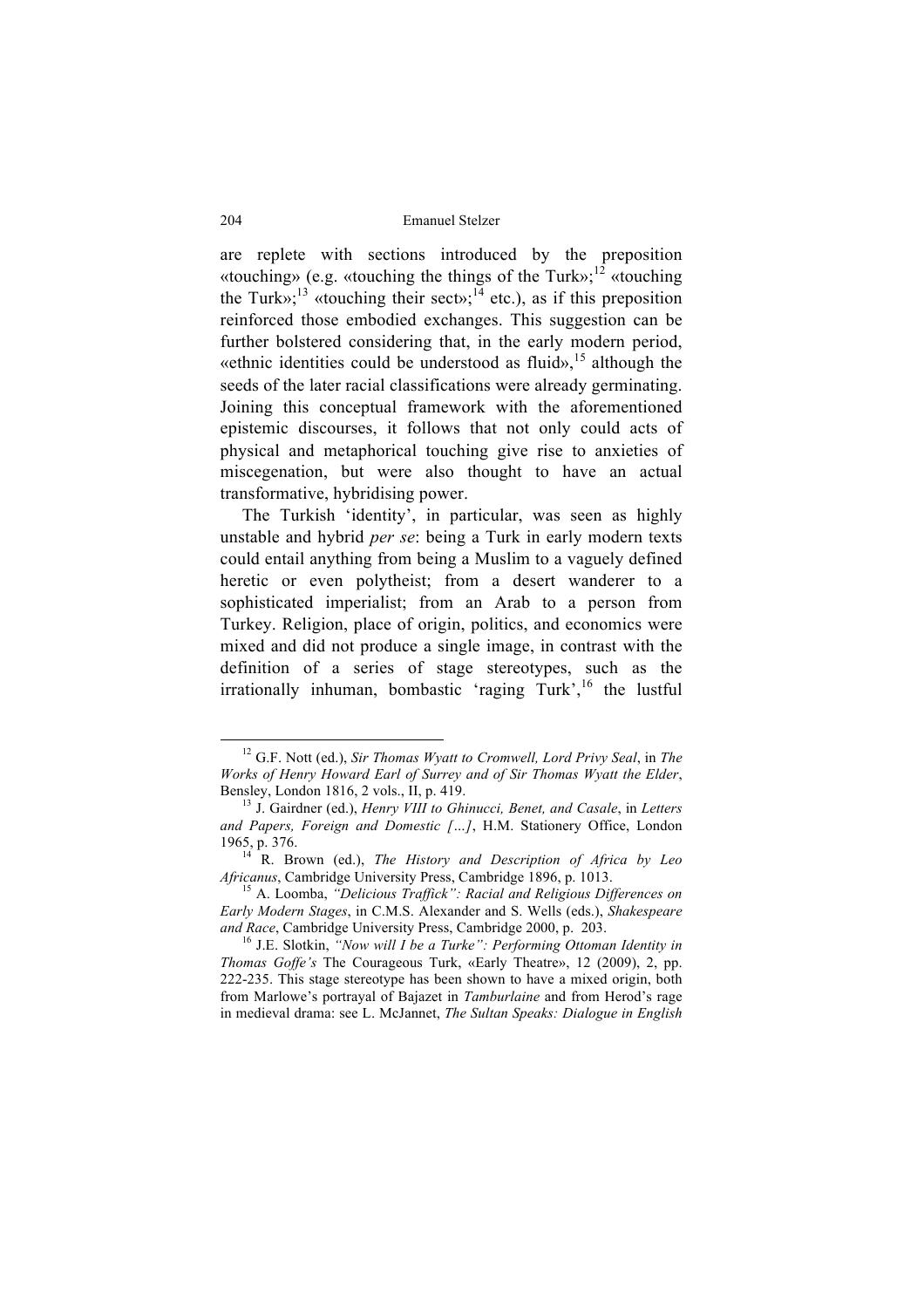sultan with his harem, the virgin slave eagerly awaiting conversion, etc.

Humoural exchanges with the Turks were both dreaded and a cause of titillation. The fascination for this different culture coexisted with active mercantile relationships with the Ottomans and fears for their tremendous military and economic power. The cities of Algiers, Tunis, and Tripoli contained large communities of English renegades, who, for various reasons, had converted to Islam and managed to live in prosperity, to the amazement of their former compatriots. Their exploits were sung in ballads and reprimanded in pamphlets; their piratical adventures gripped the English imagination, as did the sexual liberties they supposedly enjoyed. Interestingly, one way of describing renegades in the plays is seeing them as abject and toxic individuals, whose very sight and name are poisonous («His name / Is poison to me», *The Renegado*, 1.1.107-108). 17 At the same time, they are especially prone to sensuality, be it greedily mercantile or directly sexual (see John Rawlins's narrative: renegades «never knew any god but their own lusts and pleasures»<sup>18</sup>). Indeed, «to "turn Turk" carried a sexual connotation»<sup>19</sup> that could extend from adultery to sodomy. Religious conversion implied a transformation of one's ethnicity and of one's self, $20$  the reversibility of which was contested.

 $\overline{a}$ 

*1624*, University of Delaware Press, Newark 2005; J.H. Degenhardt, *Islamic Conversion and Christian Resistance on the Early Modern Stage*, Edinburgh University Press, Edinburgh 2010; and S. Ditchfield and H. Smith (eds.),

*Plays and Histories about the Ottoman Turks*, Palgrave Macmillan, New York 2006, esp. pp. 64-89.<br><sup>17</sup> Admittedly, Vitelli's exclamation is dictated by personal hatred: the

renegado, Grimaldi, has kidnapped his sister as well as desecrated the

<sup>&</sup>lt;sup>18</sup> J. Rawlins, *The Famous and Wonderful Recovery of Ship of Bristol called the Exchange, from the Turkish Pirates of Argier*, N. Butter, London 1622, p. 255 (retrieved from EEBO, 05.10.2017). On renegades, see N.I. Matar, *The Renegade in English Seventeenth-Century Imagination*, «SEL 1500-1900», 33 (1993), 3, pp. 489-505. <sup>19</sup> D. Vitkus, *Turning Turk*, p. 88. <sup>20</sup> See J. Burton, *Traffic and Turning: Islam and English Drama, 1579-*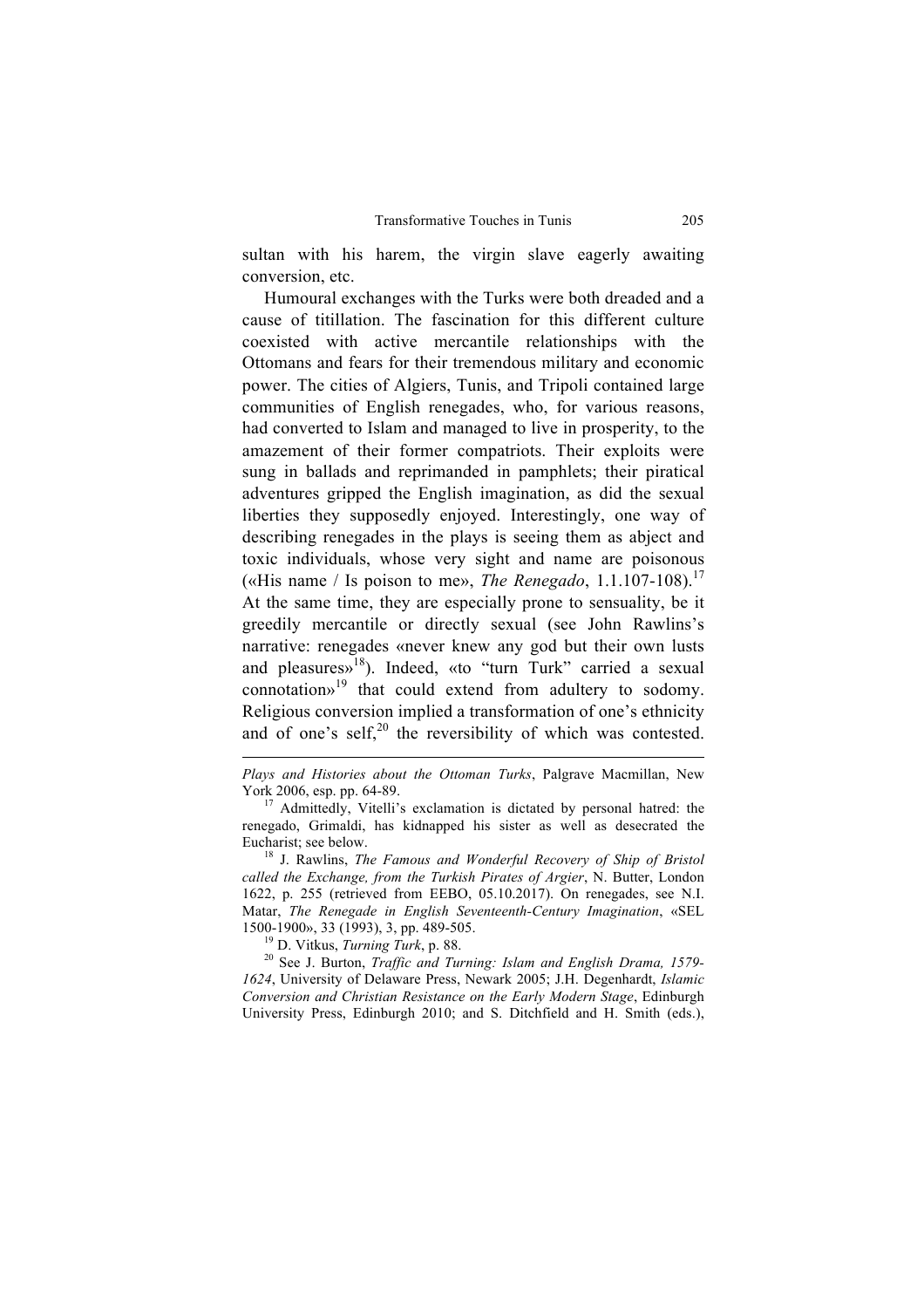'Turk' plays explore the figures of the renegades and often end with a divinely-sanctioned providential catastrophe. On the other hand, mercantile, religious, and sexual exchanges – all processed through the sense of touch – complicate dualisms in 'contact zones' and are often indissolubly interrelated in the dramatic texts.

#### 2. *Sensual Conversion in* A Christian Turned Turk

Agar, the wife of the converted Jew Benwash, poses an interesting question when told that the English pirate Ward, the play's protagonist, lately arrived in Tunis, is «a reasonably handsome man of a Christian» (Scene 6, 7-8). She asks: «Doth religion move anything in the shapes of men?» (9). A servant, Rabshake, replies: «Altogether!» (10), and describes the stereotypical physical traits of Jews and Turks («gouty legs and fiery nose», 10) and Puritans («upright calf and clean nostril», 10-11). This is only a half-joking remark, since, in the early modern period, the boundary between ethnicity (itself seen as fluid) and religion was perceived as peculiarly labile. 'Turk' plays are centred on the definition of the foreign Other to define one's Englishness *ex negativo*. Just as the theme of piracy could interrogate English patriotic feeling concerning their naval prowess,<sup>21</sup> so binary categories are repeatedly challenged in this dramatic corpus. For instance, Benwash is a Jew who has converted to Islam, but he is labelled as a «renegado Jew» (Scene 5, 37). He has then a liminal status: is he both a Jew and a Muslim, or neither?

More than many other plays belonging to the genre, *A Christian Turned Turk* does not simply pit Christians against

 $\overline{a}$ 

*Conversions: Gender and Religious Change in Early Modern Europe*,

<sup>&</sup>lt;sup>21</sup> See C. Jowitt, *The Culture of Piracy, 1580–1630: English Literature and Seaborne Crime*, Ashgate, Burlington and Farnham 2010.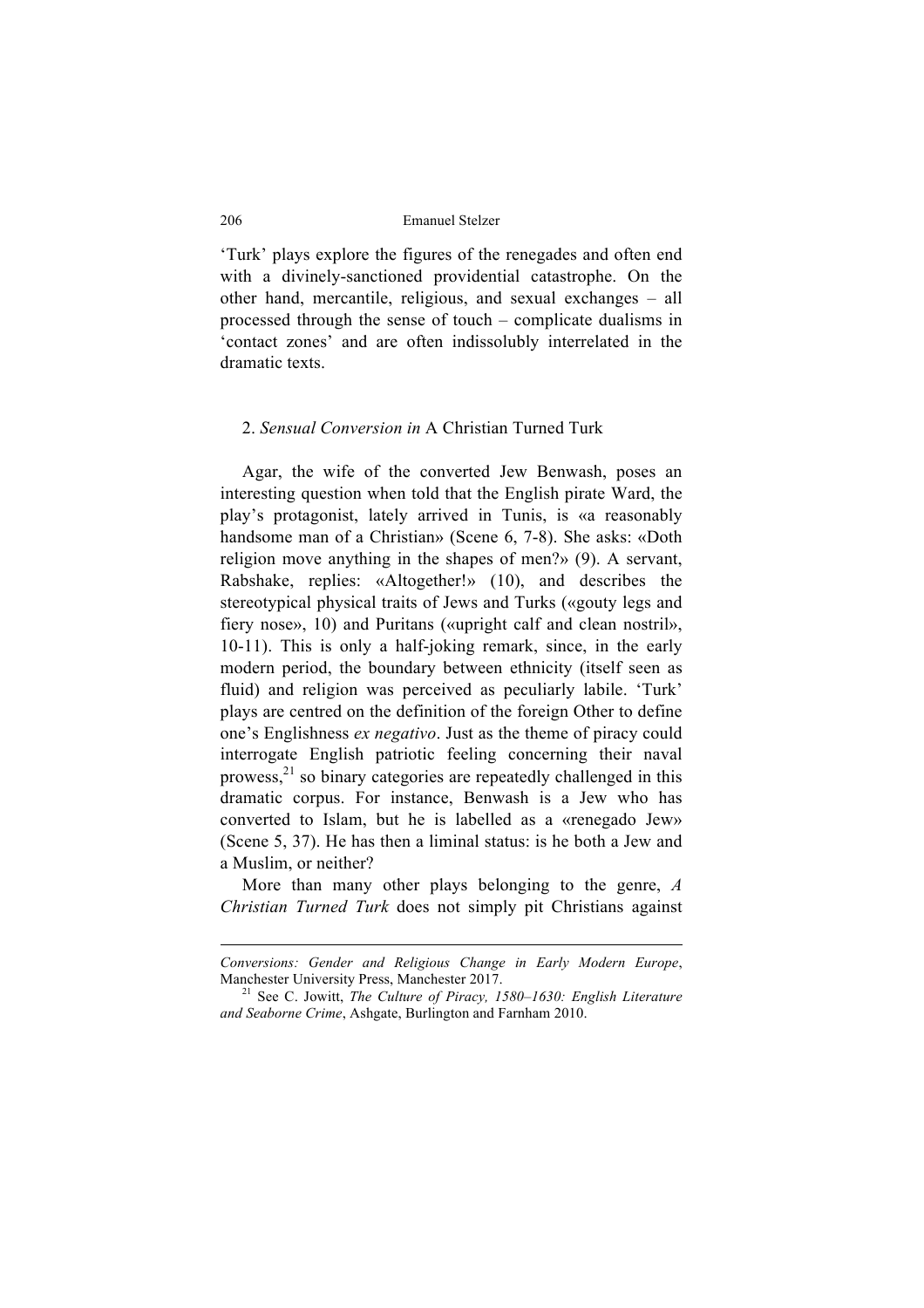Muslims, but also engages with clashes among Christians themselves, Jews, and renegades. A few examples can serve to indicate the range of ethnic and religious identities found in the play. Rabshake plays to the British public when he says that he would never convert to Christianity because «[t]hey have Jew enough already amongst 'em» (Scene 6, 16-17). The English officer Gallop is described by Rabshake as «a mere goat – look on his beard else» (Scene 16, 68): this seems ironic, because goats, known for their lechery, had been associated with Jews in Europe since the Middle Ages.<sup>22</sup> In the last scene of the play, Rabshake and his master, Benwash, have a dialogue in which the word «equivocation» occurs six times: far from being a neutral term, in Jacobean England, «equivocation» designated the set of casuistic strategies employed by Catholics to avoid recognition and protect the recusants' community.

Benwash has turned Turk paradoxically because he does not want any Muslim to touch his wife, but he flaunts his wife's beauty to make profit, believing he can keep «that gem untouched» (84-85). Sex, marriage, and religion: all is monetized, but the commodities resulting from these exchanges are viewed with distrust. This questioning can be triggered by the lure of anxiogenic touch. As Benwash says, conversion is attained through sensual transformation: «if the flesh take hold of him, he's past redemption» (Scene 6, 442). The play repeatedly focuses on the permeability of the human body. Alizia, a French girl abducted by the pirates after her brother's murder, wonders: «Thou flinty breast, / Art thou impenetrable?» (50-51). The answer is obviously negative: in the play, humans, regardless of their ethnicity, are constantly assailed by emotions.

Captain Ward is seduced by the deceitful Voada, the sister of Crosman, the captain of the janissaries, but she will marry him only if he converts to Islam. He complies (note that Daborne's

 <sup>22</sup> See R. S. Wistrich (ed.), *Demonizing the Other: Antisemitism, Racism, and Xenophobia*, Routledge, London and New York 1999, p. 4.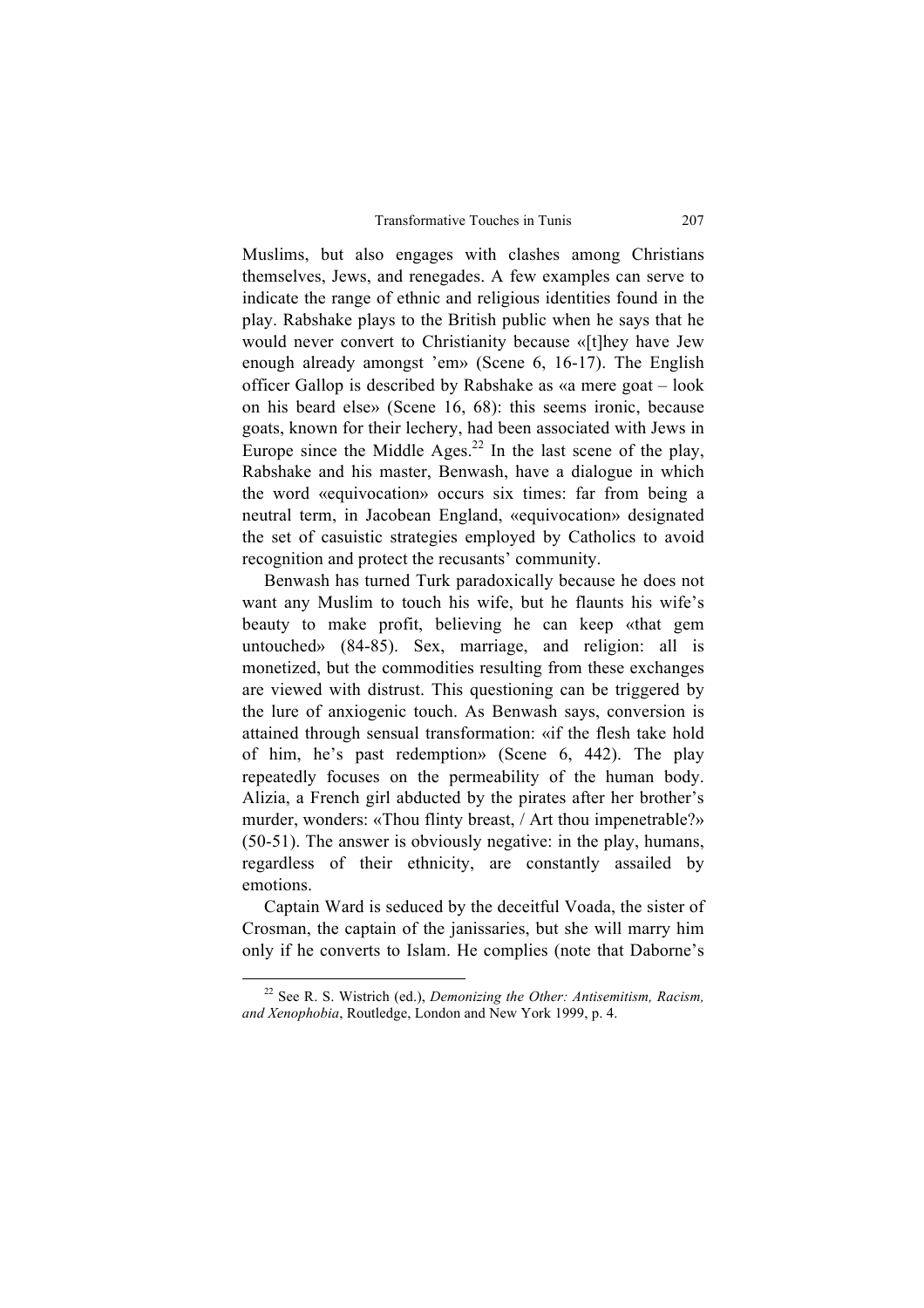play is based on a historical figure, John Ward, later known as Yusuf Reis, c. 1553-1622, the subject of ballads and pamphlets). Since such a conversion was considered something awful and unnatural (the Chorus probably refers to this incident when stating that our Muse must «reach the heart itself of villainy», Prologue, 14), Daborne chose to represent it through a pantomime. The staging of such a scene may have been the reason why this play encountered harsh criticism when first staged: in the preface, the dramatist terms it his «oppressed and much martyred tragedy» (Preface, p. 151). The dumb show reinforces our perception that the conversion ritual is operated through touch: Ward must put on Muslim garments, he is «*laid on his belly, the tables [… are] offered him*» (Scene 8, SD); he is girded with a turban and a sword, and must swear allegiance on both the tables and on a «*Mahomet's head*» (SD). Touch introduces the deeply-fraught theme of idolatry.

The other act of tactile transaction that closely follows Ward's conversion is castration, according to the English misapprehension that circumcision was tantamount to gelding.<sup>23</sup> Only a glimpse of hope that Ward has not really turned Turk can be heard in a character's comment that perhaps he deceived the Muslims during the circumcision rite: «Marry, therein I heard he played the Jew with 'em, / Made 'em come to the cutting of an ape's tail» (i.e. instead of his foreskin or penis, Scene 9, 3-4). Playing the Jew: that is, lying, tricking. But this constant insertion of Judaism into the ostensible Christian-Muslim divide has the effect of interrogating the performativity of one's 'identity'; Daborne's model for this strategy may well have been Christopher Marlowe's *Jew of Malta*.

Renegades are described as abject and when, in the play, they are repeatedly called «false renegades» (see e.g. Scene 13,

 <sup>23</sup> See D. Britton, *Muslim Conversion and Circumcision as Theater*, in J.H. Degenhardt and E. Williamson (eds.), *Religion and Drama in Early Modern England: The Performance of Religion on the Renaissance Stage*, Routledge, London and New York 2016, pp. 71-88.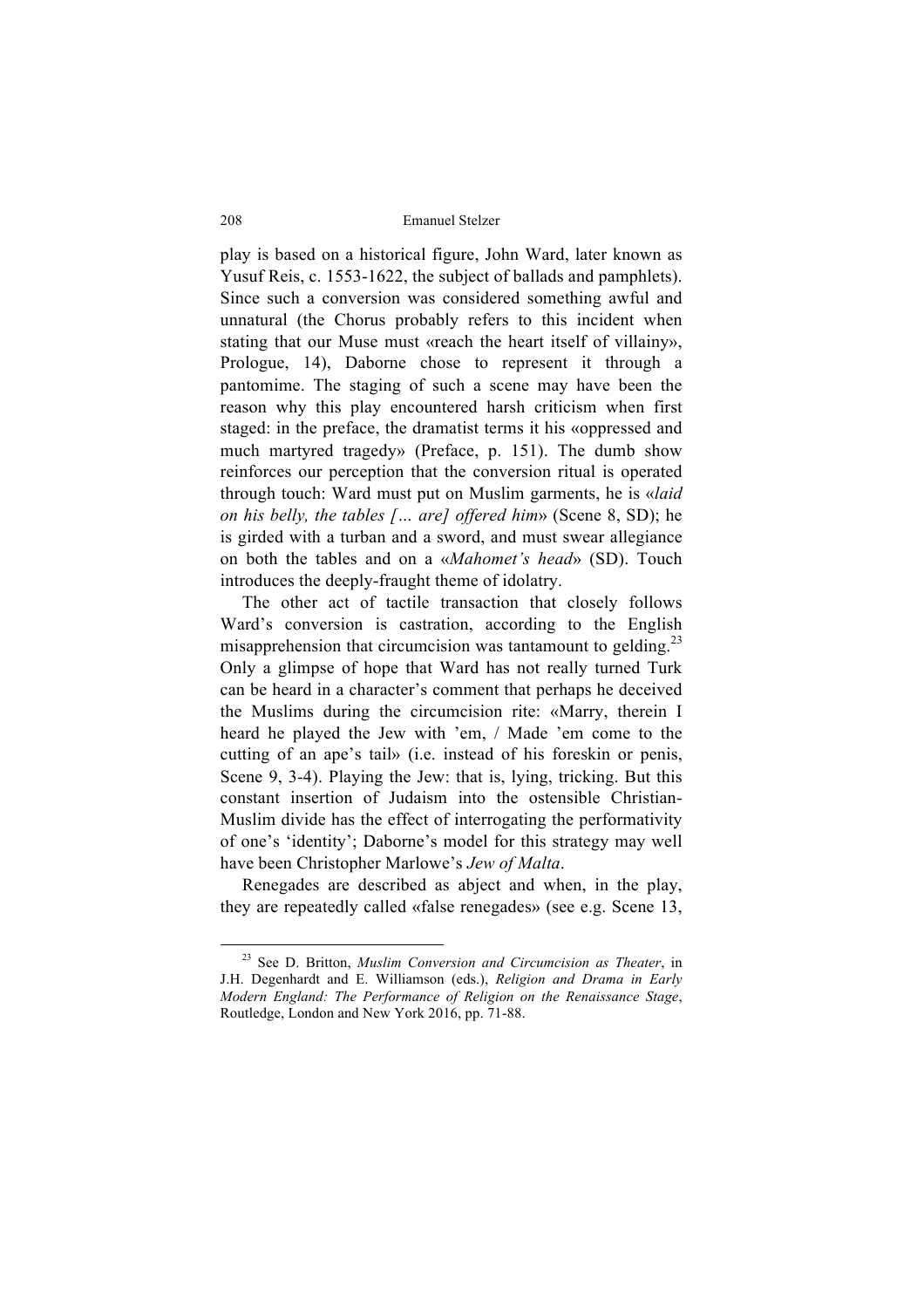104; Scene 15, 92), the adjective seems oddly pleonastic. Voada scorns Ward: she had never loved him, but says that his fate is well deserved, since «our just Prophet […] hates false runagates» (Scene 13, 27). Alizia had warned him: «If none of these move, let the example / Of that contempt is thrown on runagates, / Even by these Turks themselves, at least move you / To fly this slavery» (Scene 7, 217-220). However, immediately before the conversion scene, Ward ponders that he is already an untouchable: «with what brain can I think / Heaven would be glad of such a friend as I am? A pirate? A murderer?» (274- 276). By voicing this suicidal feeling, he signals he has committed a Christian's worst sin: not believing in God's infinite mercy. The original audience would be distressed by this portrayal. Ward repeats this sense of abjection in a later scene, after the conversion: «Should I confess my sin, / There's not an ear that can with pity hear / A man so wicked miserable» (Scene 13, 108-110). Ward's misery becomes so complete that, when he is sentenced to prison and fears starvation, he finally welcomes a conversion of his own body and soul into the stereotypical raging Turk: «I shall rave, / Run mad» (Scene 15, 111-112); «allow me / But every week a Christian. I am content / To feed upon raw flesh. If't be but once a month / A Briton, I'll be content with him» (117-120). For Ward, touch is no longer enough: he wants to feed upon Christians, cannibalism being the ultimate way of assimilating the Other. At the same time, with these words, Ward validates the superiority of the British.

#### 3. *The Renegado: Tactile Transformation and Prohibition*

Massinger's *The Renegado* is a much better structured play than *A Christian Turned Turk* and it explores in detail the psychological aspects of religious conversion as well as the social lives of the inhabitants of the cities under the Ottoman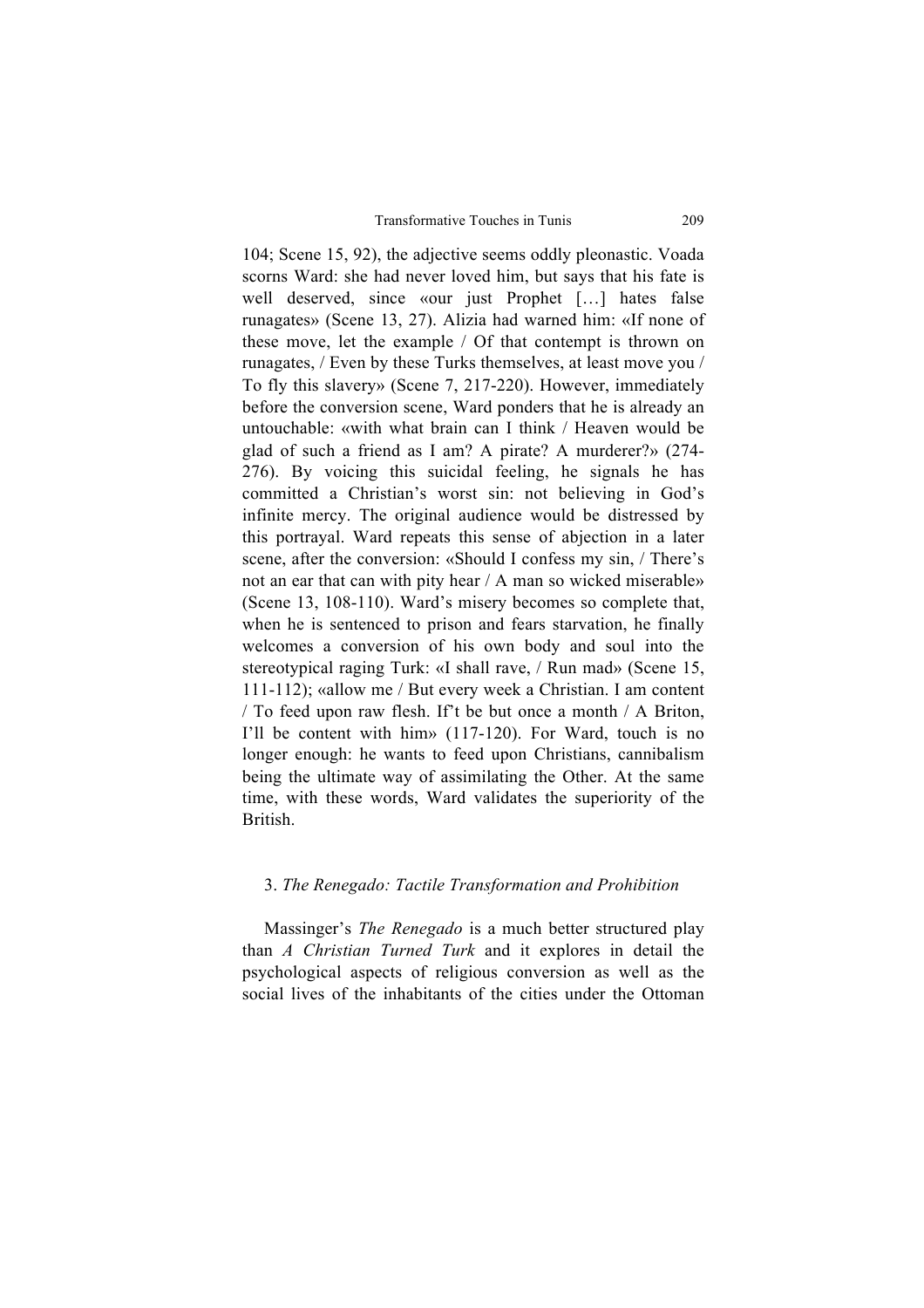rule. The playwright drew on a group of texts by Miguel de Cervantes, but also consulted several travelogues and similar texts on the Turks. In this play, sexual intercourse, trade, and religious conversion foreground the transformative power of touch but, in its Christian ecumenical view, *The Renegado* exploits tangible objects and rituals to cope with Islam's overwhelming sensuality.

In the play, Vitelli, a Venetian nobleman, dresses up as a merchant at the market of Tunis in order to save his sister Paulina, who has been kidnapped by Antonio Grimaldi and his pirates and has been sold to the Viceroy's harem, the constant object of seduction attempts (the Viceroy seeks «to *touch* [her] pureness» 2.5.147, emphasis mine). Grimaldi is the titular renegado who, after desecrating the Eucharist in St. Mark's cathedral by throwing it on the floor, has converted to Islam and lives a life of rapine, drinking, and whoring under the protection of the Viceroy: he maintains that merchants turn renegades because once they «touch the shore, [they] wallow in / All sensual pleasures» (1.3.52-53). He soon provokes the Viceroy's displeasure because of his defiant attitude and, deprived of means, sinks into despair. Meanwhile, Donusa, the niece of the Ottoman sultan, falls in love with Vitelli, who initially succumbs to her seduction and seems well-disposed to turn Turk («You are too strong for flesh and blood to treat with» 3.5.9). Francisco, a Jesuit, helps him keep his original faith and also orchestrates Grimaldi's repentance.

The opening words of the play are uttered by Vitelli and his servant, Gazet, who immediately refers to their wares as «brittle as a maidenhead at sixteen» (1.1.3). Mercantile relationships with the Turks are thus both sexualised and the locus of anxiety. Although they are at the market in Tunis, Vitelli orders to his servant: «meddle not with the Turks, / Their manners nor religion» (47-48). This injunction not to mix with the Other in a mercantile situation is symptomatic of a culture that regarded the Turks with fear as well as wonder. Vitelli states that he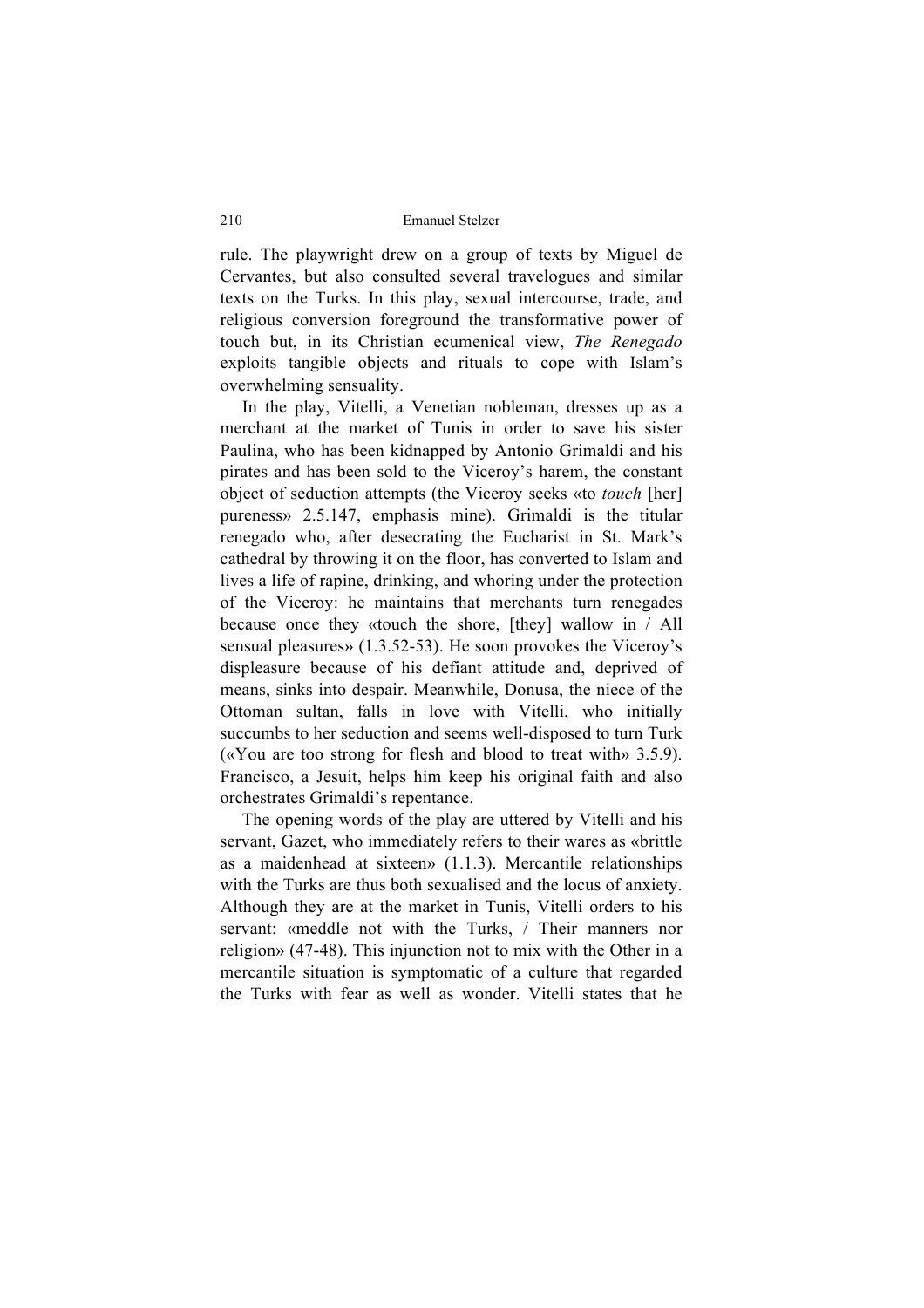dislikes having «[t]o mix with such whose difference of faith / [...] Must [...] / Strangle such bare desires» (1.3.18-20), but when it comes to the Turks' commodified women and «fingering money» (32), this abhorrence encounters resistance. According to Benedict Robinson, Massinger «abandons the possibility of any legitimate contact with "Turks", because such intercourse can only be "contaminating" $\frac{1}{2}$ . This judgment is misleading because it seems to deny the mercantile and protoorientalist allure of the Ottoman Empire to the British. It is true that contamination is something to be reckoned with. For instance, Donusa, showing herself in pomp to Vitelli, assures him: «Why do you shake? My soft touch brings no ague» (2.4.18). However, the transformative power of tact goes both ways.

In order to resist tactile transaction, Paulina has been able to preserve her virginity by using the powers of a relic, which she always wears on her body; as Francisco explains to her brother, the relic «has power  $-$  / If we may credit holy men's traditions  $-$ / To keep the owner free from violence. / This on her breast she wears, and does preserve / The virtue of it by her daily prayers» (1.1.147-151). Paulina literally spits at the Viceroy's «flatteries» (2.5.124) and «stamp[s] upon all doubts, all fears, all tortures» (127). In a similar way, Vitelli rejects Donusa's attempt at converting him (since the two of them have been accused of promiscuity, Donusa faces a capital sentence if she fails in making him turn Turk) by making her renounce her own faith not only through verbal proselytising, but also through touch. First, Vitelli «*[m]arks her forehead with the sign of the cross*» (4.3 SD), to which Donusa says: «I perceive a yielding in myself» (148), and soon decides: «Then thus I spit at Mahomet» (158). Secondly, Vitelli baptises her on stage in an extraordinary scene. He sprinkles the water on her and the contact literally

 <sup>24</sup> B. Robinson, *Strange Commodities*, in Id., *Islam and Early Modern English Literature: The Politics of Romance from Spenser to Milton*, Palgrave Macmillan, New York 2007, p. 141.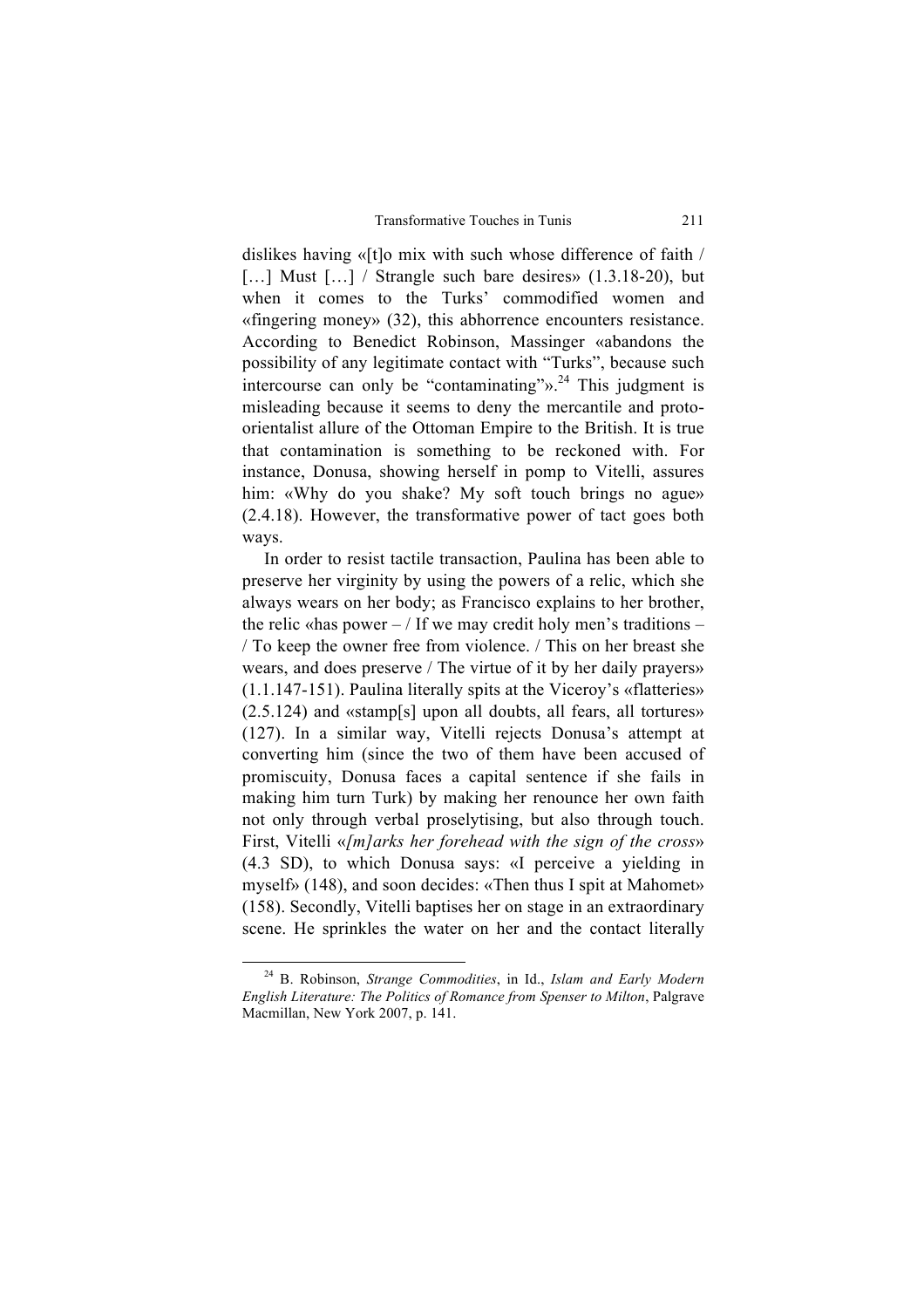transforms Donusa, as she cries with triumph: «I am another woman» (5.3.121). At the same time, this conversion finally 'undoes' Grimaldi's desecration of the Host.

At first glance, these tactile conversions seem perfunctory and mechanic. This is not true, however, for two reasons. Firstly, the play probes into the psychological aspects of these processes and is deeply interested in metamorphic exchange. Secondly, these conversions need to be historicised, since they are clearly coded as Catholic. Francisco constitutes the moral centre of the play when, as a Jesuit, he would normally be demonised on the English stage. Paulina's wonderful relic and the beliefs in baptism as a sacrament capable of bestowing grace of itself (*ex opere operato*) <sup>25</sup> and in salvation obtained by works instead of pure faith would infuriate the Calvinists.

In an insightful article, Jane Degenhardt convincingly argues that the play «anchors Christian resistance in Catholic objects, ceremonies, and bodily practices, and repeatedly marks spiritual redemption in outward, visible, and material ways».<sup>26</sup> This may seem indeed surprising but, as Michael Neill shows,  $27$  the special temporal conjuncture of the play's composition permitted it. The prospect of a match between the Spanish Infanta and Prince Charles had relaxed legal prosecution of the Catholics (though by 1623, it became clear that that marriage was unfeasible), and, at the beginning of 1624, when news reached Parliament that King James was planning a match with the French and still Catholic princess, the issue found a head with the anti-Catholic Petition of Religion in April. Factions were generated and, whereas Prince Charles and Buckingham momentarily sided with the Calvinists, King James may have found support in a number of dramatists, including Massinger

 <sup>25</sup> See M. Neill (ed.), *The Renegado* by Philip Massinger, Methuen, London 2010, p. 38, n. 1.<br><sup>26</sup> J. Degenhardt, *Catholic Prophylactics and Islam's Sexual Threat:* 

*Preventing and Undoing Sexual Defilement* in *The Renegado*, «JEMCS», 9, (2009), p. 63. <sup>27</sup> See M. Neill (ed.), *The Renegado*, pp. 38-41.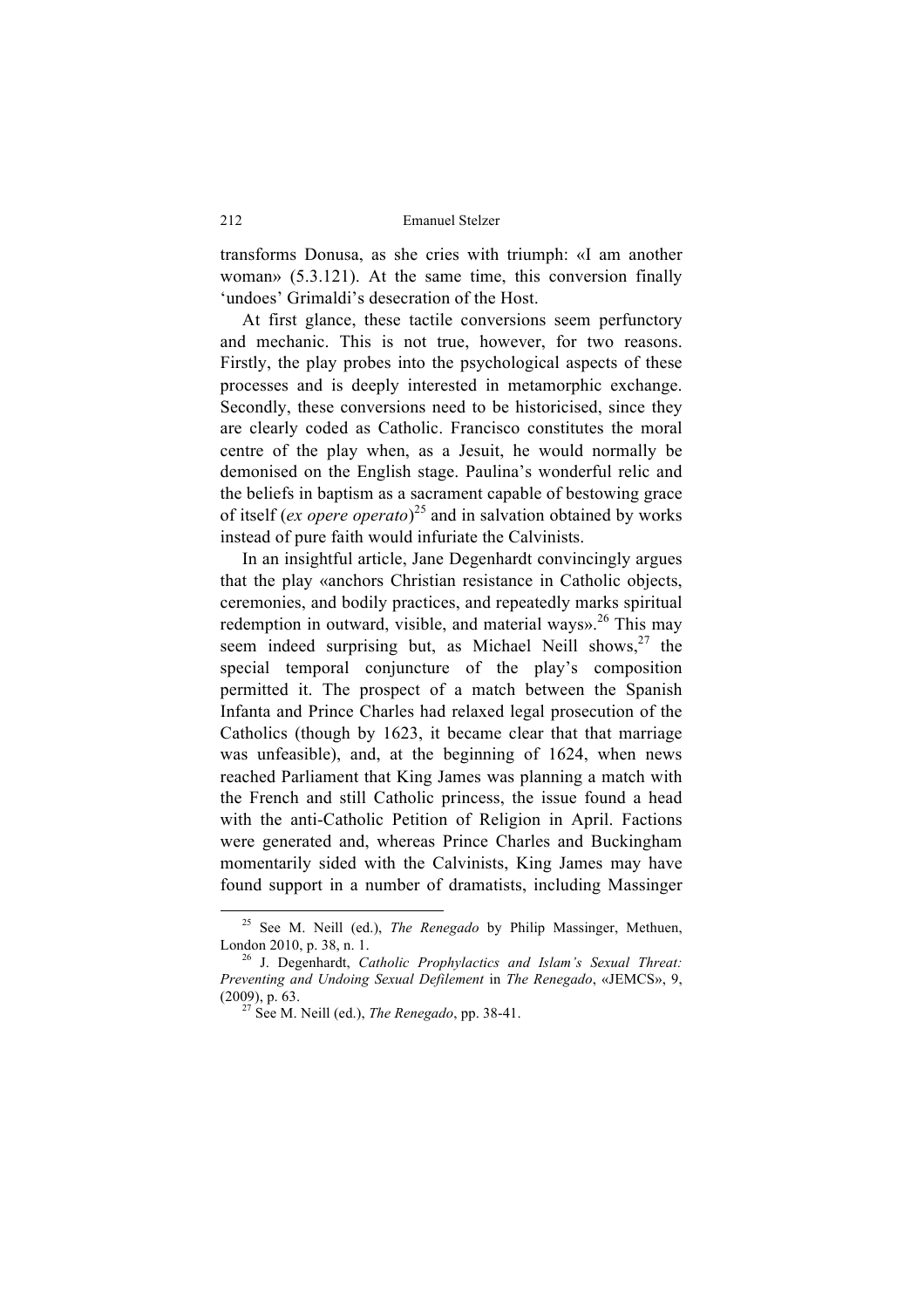(whose affiliation with recusants is demonstrable to a point).<sup>28</sup> The king advocated Christian unity and tolerance, and *The Renegado* seems to be characterised by such a frame of reference.

It is interesting to note what reasons are suggested by the Master of Grimaldi's crew to explain why the captain desecrated the Eucharist in Venice: «Whether in scorn of these so pious rites / *He had no feeling of*, or else drawn to it / Out of a wanton, irreligious madness» (4.1.27-29, emphasis mine). While «wanton» recalls the description of the Muslim in 'Turk' plays, it is notable that Grimaldi is described as 'not-feeling' the rites – Catholic rites which have a markedly tactile connotation: the whole city had gone to St Mark's «with barefoot steps» (20), «groan[ing] beneath the weight / Of past offences» (24-25). Just as Grimaldi, «snatching from [Francisco's] hands the sanctified means, / Dashed it upon the pavement» (30-31), so is he now tormented because he despairs of being forgiven «from his hands against whom / It [i.e. the foul fact] was committed» (41-42). In fact, Grimaldi is forgiven by Francisco, who appears to him «*in a cope like a bishop*» (SD). Grimaldi's repentance is also 'tactile'; Francisco had foreshadowed that he would «*apply* such cures / To his wounded conscience» (3.3.101-102), but Grimaldi must 'feel' again, both emotionally and practically. He exults:

Show me true Sorrow, Armed with an iron whip, and I will meet The stripes she brings alone with her as if They were the *gentle touches of a hand* That comes to cure me (4.1.92-96, emphasis mine).

Grimaldi sets out for a life of good deeds, casting off the renegade's infective touch: before learning that he can be forgiven, he had admitted that he, a «cursed lump of clay»

 <sup>28</sup> See e.g. D. S. Lawless, *The Parents of Philip Massinger*, «Notes and Queries», 213 (1968), pp. 256-258.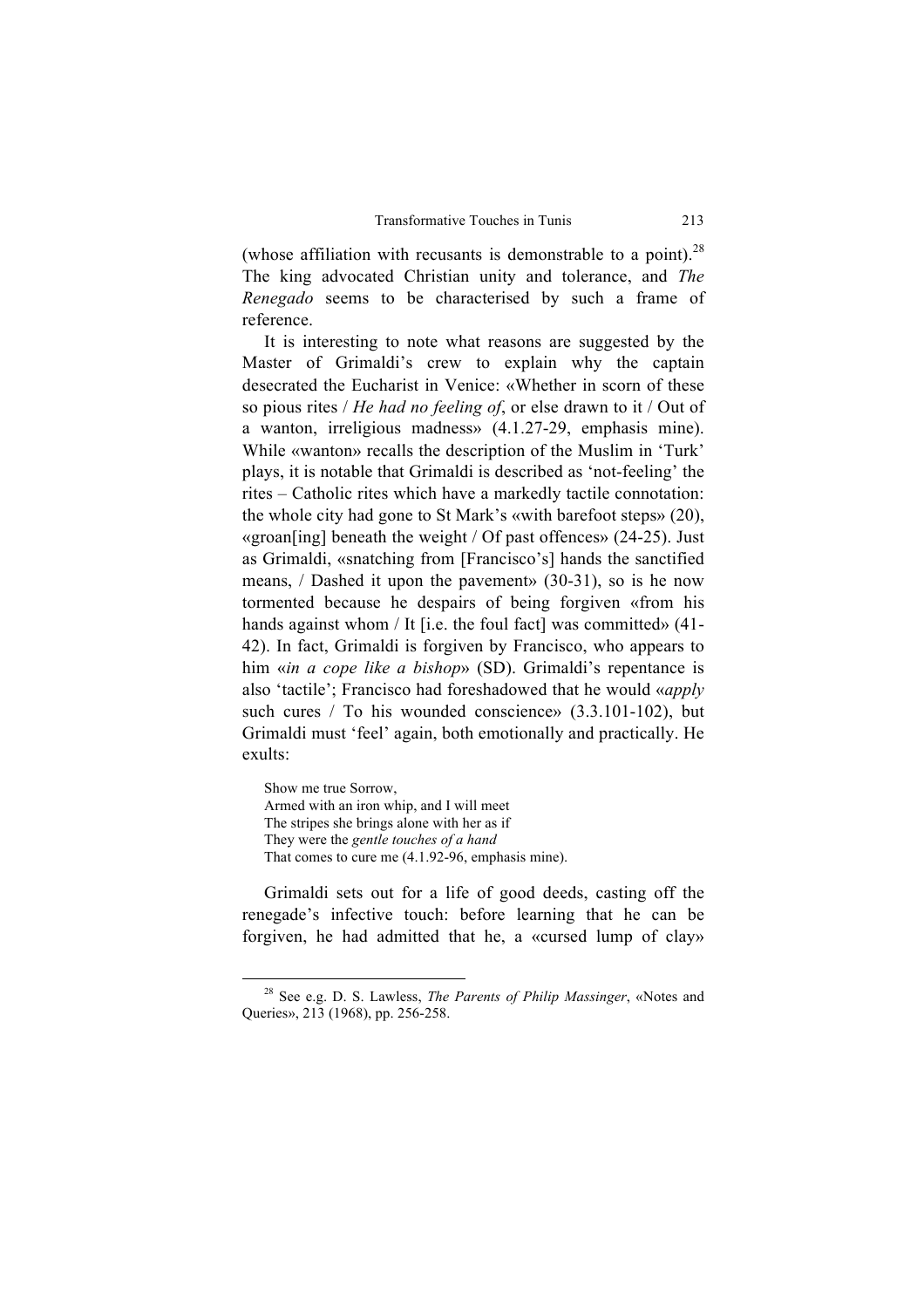(3.2.93), had poisoned even the air («Those vast regions I have infected», 90). In a finale that would not look amiss in a romantic swashbuckler film, Grimaldi succeeds in escaping the city, along with all the other Christians.

The theme of 'castration fear/fantasy' that pervades the play has already been investigated by other scholars<sup>29</sup> and goes beyond the aims of this essay. It has been shown that Carazie, Donusa's eunuch and the only Englishman among the *dramatis personae*, embodies the fear of the British merchants of dealing with the Turks: riches and beauty come at the cost of emasculation. Gazet, Vitelli's servant, pursues power and aspires to become a eunuch without knowing what the charge entails, which is suggested also by the episode of «an English pirate's whore» (1.1.50) who is denuded «with a razor» (52) at the Tunisian market because she was wearing a green apron, the colour being apparently reserved to true Islamic believers. However, castration is only one, albeit the most significant, of a series of actions staged and evoked in the play that consist of cutting, separating, and breaking. For instance, Donusa, on first meeting Vitelli at the market, wilfully breaks his wares when she notices that he is amazed at her beauty. Similarly, after her baptism, her engagement with Vitelli becomes effective so that they form a unity, and the Viceroy aptly commands: «Sever 'em! » (5.3.134). This emphasis on cutting and breaking proves ineffective in the world of the drama, which is much more interested in the fluid transformations of touching.

#### 4. *Conclusion: Touching Cultural Identities*

Significantly, one of Ward's last hopes in *A Christian Turned Turk* is that his ships «are untouched» (Scene 13, 3). They are not: they have been taken by the other pirate of the

 <sup>29</sup> See J. Burton, *Traffic and Turning*, 205; J.G. Harris, *Sick Economies: Drama, Mercantilism, and Disease in Shakespeare's England*, University of Pennsylvania Press, Philadelphia 2004, pp. 154-161.